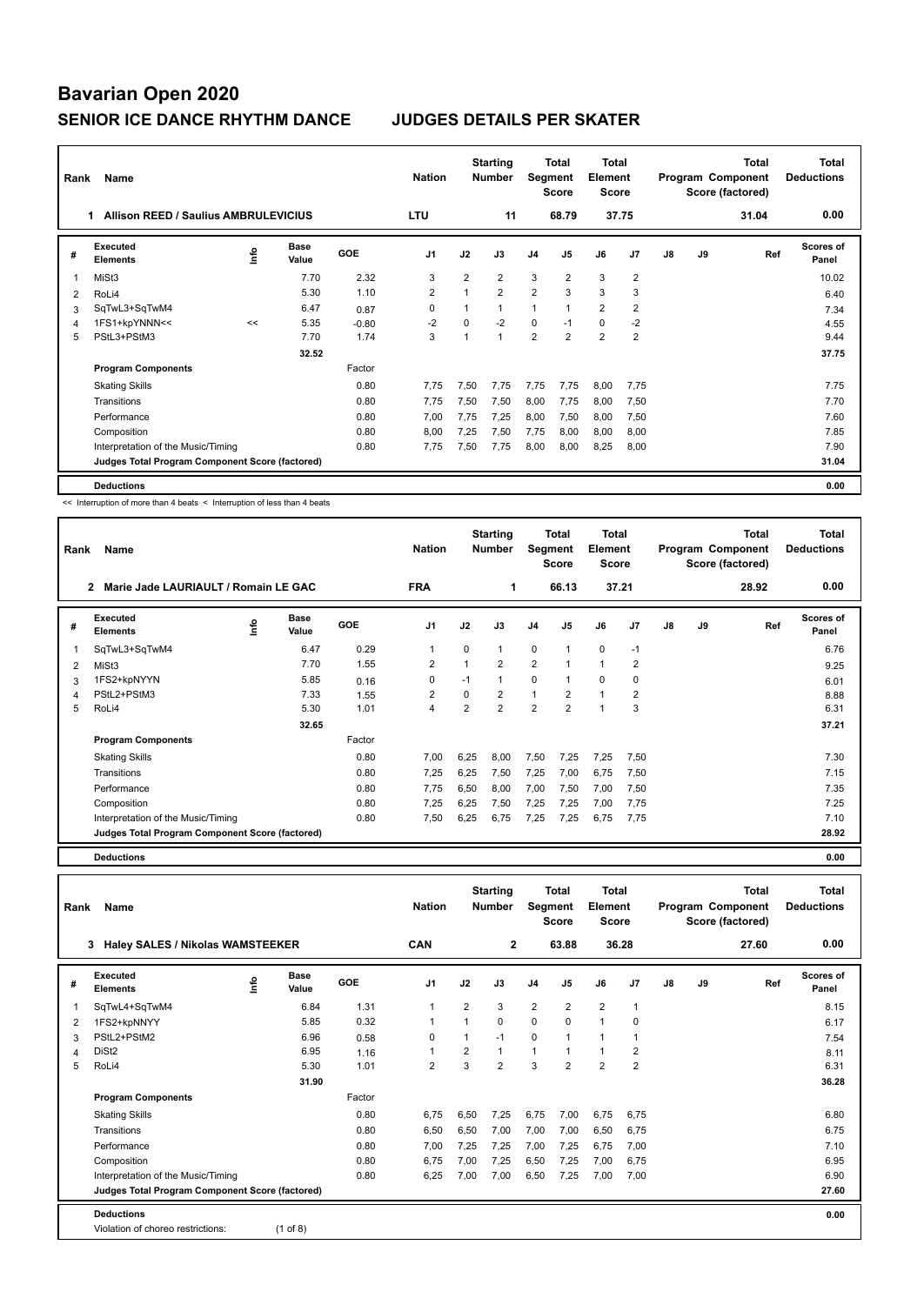| Rank           | Name<br>4 Robynne TWEEDALE / Joseph BUCKLAND    |        |                      |         | <b>Nation</b><br><b>GBR</b> |                | <b>Starting</b><br><b>Number</b><br>10 | Segment        | Total<br><b>Score</b><br>63.79 | <b>Total</b><br>Element<br><b>Score</b><br>36.47 |                |    |    | <b>Total</b><br>Program Component<br>Score (factored)<br>28.32 | <b>Total</b><br><b>Deductions</b><br>$-1.00$ |
|----------------|-------------------------------------------------|--------|----------------------|---------|-----------------------------|----------------|----------------------------------------|----------------|--------------------------------|--------------------------------------------------|----------------|----|----|----------------------------------------------------------------|----------------------------------------------|
|                |                                                 |        |                      |         |                             |                |                                        |                |                                |                                                  |                |    |    |                                                                |                                              |
| #              | Executed<br><b>Elements</b>                     | lnfo   | <b>Base</b><br>Value | GOE     | J <sub>1</sub>              | J2             | J3                                     | J <sub>4</sub> | J5                             | J6                                               | J7             | J8 | J9 | Ref                                                            | <b>Scores of</b><br>Panel                    |
| 1              | 1FS2+kpNNYY                                     |        | 5.85                 | 0.80    | -1                          | 1              |                                        | 1              | $\Omega$                       | $\mathbf{1}$                                     | 1              |    |    |                                                                | 6.65                                         |
| $\overline{2}$ | PStL3+PStM3                                     |        | 7.70                 | 1.16    | $\overline{2}$              | $\overline{1}$ | $-1$                                   | $\overline{1}$ | $\overline{ }$                 | 1                                                | $\overline{2}$ |    |    |                                                                | 8.86                                         |
| 3              | MiSt <sub>2</sub>                               |        | 6.95                 | 0.97    |                             | 1              |                                        | 1              | $\mathbf 1$                    | 0                                                |                |    |    |                                                                | 7.92                                         |
| 4              | SqTwL3+SqTwM4                                   |        | 6.47                 | 0.72    |                             |                |                                        | $\overline{1}$ | $\Omega$                       | $\mathbf{1}$                                     |                |    |    |                                                                | 7.19                                         |
| 5              | RoLi4                                           | $\geq$ | 5.30                 | 0.55    |                             |                | $\overline{2}$                         | $\overline{2}$ |                                | 1                                                |                |    |    |                                                                | 5.85                                         |
|                |                                                 |        | 32.27                |         |                             |                |                                        |                |                                |                                                  |                |    |    |                                                                | 36.47                                        |
|                | <b>Program Components</b>                       |        |                      | Factor  |                             |                |                                        |                |                                |                                                  |                |    |    |                                                                |                                              |
|                | <b>Skating Skills</b>                           |        |                      | 0.80    | 6.75                        | 7,00           | 7.50                                   | 7,50           | 6,75                           | 6,75                                             | 7,25           |    |    |                                                                | 7.05                                         |
|                | Transitions                                     |        |                      | 0.80    | 6,50                        | 6.75           | 7.25                                   | 7,25           | 6,50                           | 6,75                                             | 7,50           |    |    |                                                                | 6.90                                         |
|                | Performance                                     |        |                      | 0.80    | 7,00                        | 7,25           | 7,50                                   | 7,25           | 7.00                           | 7,25                                             | 7,25           |    |    |                                                                | 7.20                                         |
|                | Composition                                     |        |                      | 0.80    | 6,75                        | 7,00           | 7,50                                   | 7,25           | 6,50                           | 7,00                                             | 7,50           |    |    |                                                                | 7.10                                         |
|                | Interpretation of the Music/Timing              |        |                      | 0.80    | 7.00                        | 7,25           | 6.75                                   | 7,50           | 7,00                           | 7.00                                             | 7,50           |    |    |                                                                | 7.15                                         |
|                | Judges Total Program Component Score (factored) |        |                      |         |                             |                |                                        |                |                                |                                                  |                |    |    |                                                                | 28.32                                        |
|                | <b>Deductions</b>                               |        | Extended lifts:      | $-1.00$ |                             |                |                                        |                |                                |                                                  |                |    |    |                                                                | $-1.00$                                      |

> Extended Dance Lift

| Rank | Name                                            |    |                      |        | <b>Nation</b>  |          | <b>Starting</b><br><b>Number</b> | Segment        | <b>Total</b><br><b>Score</b> | Total<br>Element<br><b>Score</b> |                |       |      | <b>Total</b><br>Program Component<br>Score (factored) | <b>Total</b><br><b>Deductions</b> |
|------|-------------------------------------------------|----|----------------------|--------|----------------|----------|----------------------------------|----------------|------------------------------|----------------------------------|----------------|-------|------|-------------------------------------------------------|-----------------------------------|
|      | 5<br>Molly LANAGHAN / Dmitre RAZGULAJEVS        |    | <b>CAN</b>           |        | 3              |          | 61.26                            |                | 34.10                        |                                  |                | 27.16 | 0.00 |                                                       |                                   |
| #    | Executed<br><b>Elements</b>                     | ١m | <b>Base</b><br>Value | GOE    | J <sub>1</sub> | J2       | J3                               | J <sub>4</sub> | J5                           | J6                               | J <sub>7</sub> | J8    | J9   | Ref                                                   | Scores of<br>Panel                |
|      | SqTwL4+SqTwM4                                   |    | 6.84                 | 1.31   | $\overline{2}$ |          | 3                                | 3              |                              | $\overline{1}$                   | $\overline{2}$ |       |      |                                                       | 8.15                              |
| 2    | 1FSB+kpNNNN                                     |    | 4.00                 | 0.48   | 0              |          | 1                                | $\overline{2}$ | 0                            | 1                                | 1              |       |      |                                                       | 4.48                              |
| 3    | PStL2+PStM2                                     |    | 6.96                 | 0.96   | -1             | $\Omega$ | 2                                | $\overline{2}$ |                              | $\overline{1}$                   | 0              |       |      |                                                       | 7.92                              |
| 4    | MiSt1                                           |    | 6.45                 | 1.16   | 1              |          | $\overline{2}$                   | $\overline{2}$ |                              | $\overline{1}$                   | 1              |       |      |                                                       | 7.61                              |
| 5    | SILi4                                           |    | 5.30                 | 0.64   | -1             |          | 3                                | $\overline{2}$ | $\overline{2}$               | 1                                | $-1$           |       |      |                                                       | 5.94                              |
|      |                                                 |    | 29.55                |        |                |          |                                  |                |                              |                                  |                |       |      |                                                       | 34.10                             |
|      | <b>Program Components</b>                       |    |                      | Factor |                |          |                                  |                |                              |                                  |                |       |      |                                                       |                                   |
|      | <b>Skating Skills</b>                           |    |                      | 0.80   | 6,50           | 6,00     | 7,50                             | 7,25           | 6,75                         | 6,50                             | 6,50           |       |      |                                                       | 6.70                              |
|      | Transitions                                     |    |                      | 0.80   | 6,00           | 5.75     | 7,50                             | 7,25           | 6,50                         | 6,50                             | 6,50           |       |      |                                                       | 6.55                              |
|      | Performance                                     |    |                      | 0.80   | 6,25           | 6,50     | 7.75                             | 7,50           | 7,00                         | 6,75                             | 6,50           |       |      |                                                       | 6.85                              |
|      | Composition                                     |    |                      | 0.80   | 6,50           | 6,25     | 7,50                             | 7,75           | 7,00                         | 6,75                             | 6,50           |       |      |                                                       | 6.85                              |
|      | Interpretation of the Music/Timing              |    |                      | 0.80   | 6,25           | 6,50     | 7.75                             | 7,75           | 7,00                         | 7,00                             | 6,75           |       |      |                                                       | 7.00                              |
|      | Judges Total Program Component Score (factored) |    |                      |        |                |          |                                  |                |                              |                                  |                |       |      |                                                       | 27.16                             |
|      |                                                 |    |                      |        |                |          |                                  |                |                              |                                  |                |       |      |                                                       |                                   |

**Deductions 0.00**

| Rank | Name                                            |      |                      |         | <b>Nation</b>  |          | <b>Starting</b><br><b>Number</b> | Segment        | <b>Total</b><br><b>Score</b> | <b>Total</b><br>Element<br><b>Score</b> |                |    |    | <b>Total</b><br>Program Component<br>Score (factored) | <b>Total</b><br><b>Deductions</b> |
|------|-------------------------------------------------|------|----------------------|---------|----------------|----------|----------------------------------|----------------|------------------------------|-----------------------------------------|----------------|----|----|-------------------------------------------------------|-----------------------------------|
|      | Ekaterina MIRONOVA / Evgenii USTENKO<br>6       |      |                      |         | <b>RUS</b>     |          | $\overline{7}$                   |                | 58.78                        |                                         | 32.94          |    |    | 25.84                                                 | 0.00                              |
| #    | Executed<br><b>Elements</b>                     | lnfo | <b>Base</b><br>Value | GOE     | J <sub>1</sub> | J2       | J3                               | J <sub>4</sub> | J5                           | J6                                      | J7             | J8 | J9 | Ref                                                   | <b>Scores of</b><br>Panel         |
| 1    | SqTwL3+SqTwM3                                   |      | 6.10                 | 0.87    | $\overline{2}$ | 0        | 1                                | $\mathbf{1}$   | $\mathbf{1}$                 | $\overline{2}$                          | 1              |    |    |                                                       | 6.97                              |
| 2    | 1FS1+kpNYNN                                     |      | 5.35                 | $-0.16$ | 0              | $-1$     | $\Omega$                         | $\mathbf 0$    | $\Omega$                     | $\Omega$                                | $-1$           |    |    |                                                       | 5.19                              |
| 3    | PStL3+PStM3                                     |      | 7.70                 | 0.00    | $\Omega$       | $\Omega$ | $-1$                             | $\mathbf 0$    | $\Omega$                     | $\Omega$                                | $\overline{2}$ |    |    |                                                       | 7.70                              |
| 4    | DiSt <sub>2</sub>                               |      | 6.95                 | 0.00    |                | $-1$     | $\mathbf{1}$                     | $\pmb{0}$      | $-1$                         | $\mathbf 0$                             | 0              |    |    |                                                       | 6.95                              |
| 5    | RoLi4                                           |      | 5.30                 | 0.83    | $\overline{2}$ | 1        | $\overline{2}$                   | $\overline{2}$ | $\overline{2}$               | $\overline{1}$                          | 3              |    |    |                                                       | 6.13                              |
|      |                                                 |      | 31.40                |         |                |          |                                  |                |                              |                                         |                |    |    |                                                       | 32.94                             |
|      | <b>Program Components</b>                       |      |                      | Factor  |                |          |                                  |                |                              |                                         |                |    |    |                                                       |                                   |
|      | <b>Skating Skills</b>                           |      |                      | 0.80    | 6.50           | 6,25     | 6,75                             | 6,75           | 6,50                         | 6,50                                    | 7.25           |    |    |                                                       | 6.60                              |
|      | Transitions                                     |      |                      | 0.80    | 6,25           | 6,00     | 6,50                             | 6,25           | 6,25                         | 6,25                                    | 6.75           |    |    |                                                       | 6.30                              |
|      | Performance                                     |      |                      | 0.80    | 5.75           | 6,25     | 7,00                             | 6,25           | 6,00                         | 6,50                                    | 6,75           |    |    |                                                       | 6.35                              |
|      | Composition                                     |      |                      | 0.80    | 6,50           | 6,00     | 7,00                             | 6,50           | 6,50                         | 6,25                                    | 7,00           |    |    |                                                       | 6.55                              |
|      | Interpretation of the Music/Timing              |      |                      | 0.80    | 6.00           | 6,00     | 6,75                             | 6,50           | 6.75                         | 6,50                                    | 7,00           |    |    |                                                       | 6.50                              |
|      | Judges Total Program Component Score (factored) |      |                      |         |                |          |                                  |                |                              |                                         |                |    |    |                                                       | 25.84                             |
|      | <b>Deductions</b>                               |      |                      |         |                |          |                                  |                |                              |                                         |                |    |    |                                                       | 0.00                              |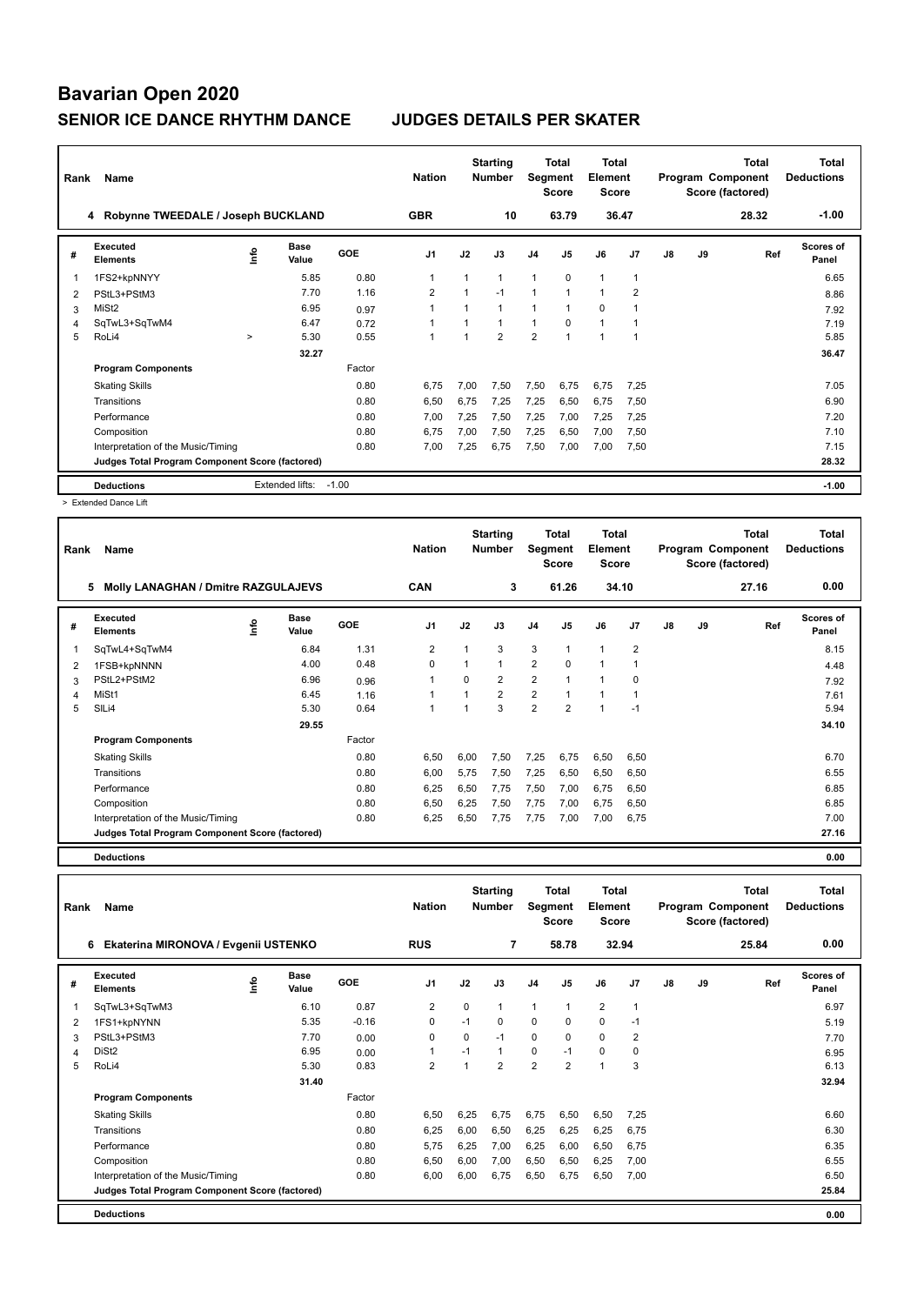| Rank           | Name                                              |      |                      |                 | <b>Nation</b>  |                | <b>Starting</b><br><b>Number</b> | Segment        | Total<br><b>Score</b>        | Total<br>Element<br><b>Score</b>               |                |    |    | Total<br>Program Component<br>Score (factored)        | Total<br><b>Deductions</b>        |
|----------------|---------------------------------------------------|------|----------------------|-----------------|----------------|----------------|----------------------------------|----------------|------------------------------|------------------------------------------------|----------------|----|----|-------------------------------------------------------|-----------------------------------|
|                | 7 Emily MONAGHAN / Ilias FOURATI                  |      |                      |                 | <b>HUN</b>     |                | 9                                |                | 56.96                        | 32.72                                          |                |    |    | 24.24                                                 | 0.00                              |
| #              | Executed<br><b>Elements</b>                       | ۴ů   | <b>Base</b><br>Value | GOE             | J <sub>1</sub> | J2             | J3                               | J4             | J5                           | J6                                             | J7             | J8 | J9 | Ref                                                   | Scores of<br>Panel                |
| $\mathbf{1}$   | 1FS1+kpNNYN                                       |      | 5.35                 | $-0.16$         | $\mathbf{1}$   | $\mathbf 0$    | 0                                | $\mathbf 0$    | $\mathbf 0$                  | $-1$                                           | $-2$           |    |    |                                                       | 5.19                              |
| $\overline{2}$ | PStL2+PStM2                                       |      | 6.96                 | 0.19            | $\mathbf{1}$   | $\mathbf{1}$   | 0                                | $\Omega$       | $\Omega$                     | 0                                              | $-1$           |    |    |                                                       | 7.15                              |
| 3              | SqTwL4+SqTwM4                                     |      | 6.84                 | 0.44            | $\mathbf 0$    | $\overline{2}$ | $\overline{2}$                   | $\mathbf 0$    | $\mathbf{1}$                 | $-1$                                           | $\mathbf 0$    |    |    |                                                       | 7.28                              |
| 4              | MiSt <sub>2</sub>                                 |      | 6.95                 | 0.39            | $\overline{2}$ | $\mathbf{1}$   | $\Omega$                         | $\mathbf{1}$   | $\mathbf 0$                  | 0                                              | $\mathbf 0$    |    |    |                                                       | 7.34                              |
| 5              | SILi4                                             |      | 5.30                 | 0.46            | $\overline{2}$ | $\mathbf{1}$   | $\mathbf{1}$                     | $\mathbf{1}$   | $\Omega$                     | 0                                              | $\overline{2}$ |    |    |                                                       | 5.76                              |
|                |                                                   |      | 31.40                |                 |                |                |                                  |                |                              |                                                |                |    |    |                                                       | 32.72                             |
|                | <b>Program Components</b>                         |      |                      | Factor          |                |                |                                  |                |                              |                                                |                |    |    |                                                       |                                   |
|                | <b>Skating Skills</b>                             |      |                      | 0.80            | 6,25           | 6,25           | 6,25                             | 6,25           | 6,00                         | 5,25                                           | 5,50           |    |    |                                                       | 6.05                              |
|                | Transitions                                       |      |                      | 0.80            | 6,50           | 6,25           | 5,75                             | 6,25           | 5,75                         | 4,75                                           | 5,50           |    |    |                                                       | 5.90                              |
|                | Performance                                       |      |                      | 0.80            | 6,75           | 6,75           | 5,75                             | 6,75           | 6,00                         | 5,25                                           | 6,00           |    |    |                                                       | 6.25                              |
|                | Composition                                       |      |                      | 0.80            | 7,00           | 6,50           | 6,00                             | 6,25           | 5,75                         | 5,00                                           | 5,75           |    |    |                                                       | 6.05                              |
|                | Interpretation of the Music/Timing                |      |                      | 0.80            | 7,00           | 6,50           | 5,50                             | 6,50           | 6,25                         | 5,00                                           | 5,50           |    |    |                                                       | 6.05                              |
|                | Judges Total Program Component Score (factored)   |      |                      |                 |                |                |                                  |                |                              |                                                |                |    |    |                                                       | 24.24                             |
|                | <b>Deductions</b>                                 |      |                      |                 |                |                |                                  |                |                              |                                                |                |    |    |                                                       | 0.00                              |
|                |                                                   |      |                      |                 |                |                |                                  |                |                              |                                                |                |    |    |                                                       |                                   |
|                |                                                   |      |                      |                 |                |                |                                  |                |                              |                                                |                |    |    |                                                       |                                   |
| Rank           | Name                                              |      |                      |                 | <b>Nation</b>  |                | <b>Starting</b><br><b>Number</b> | Segment        | <b>Total</b><br><b>Score</b> | <b>Total</b><br><b>Element</b><br><b>Score</b> |                |    |    | <b>Total</b><br>Program Component<br>Score (factored) | <b>Total</b><br><b>Deductions</b> |
|                | 8 Amanda PETERSON / Maximilian PFISTERER          |      |                      |                 | <b>GER</b>     |                | 4                                |                | 56.78                        | 32.66                                          |                |    |    | 24.12                                                 | 0.00                              |
| #              | Executed<br><b>Elements</b>                       | lnfo | Base<br>Value        | GOE             | J <sub>1</sub> | J2             | J3                               | J <sub>4</sub> | J5                           | J6                                             | J7             | J8 | J9 | Ref                                                   | <b>Scores of</b><br>Panel         |
| $\mathbf{1}$   | SqTwL4+SqTwM4                                     |      | 6.84                 | 0.87            | $\overline{2}$ | $\mathbf{1}$   | $\overline{2}$                   | $\mathbf{1}$   | 0                            | 0                                              | $\overline{2}$ |    |    |                                                       | 7.71                              |
| $\overline{2}$ | SILi4                                             |      | 5.30                 | 0.74            | $\overline{2}$ | $\overline{2}$ | $\overline{2}$                   | $\mathbf{1}$   | 1                            | 1                                              | 3              |    |    |                                                       | 6.04                              |
|                | DiSt <sub>2</sub>                                 |      | 6.95                 |                 | $\Omega$       | $\Omega$       | $\mathbf{1}$                     | $\mathbf 0$    | $\Omega$                     | $\Omega$                                       | $\mathbf 0$    |    |    |                                                       |                                   |
| 3<br>4         | 1FS1+kpYNNN                                       |      | 5.35                 | 0.00<br>$-0.16$ | $-1$           | $\mathbf 0$    | 0                                | $\mathbf 0$    | $\mathbf 0$                  | 0                                              | $-1$           |    |    |                                                       | 6.95<br>5.19                      |
| 5              | PStL2+PStM2                                       |      | 6.96                 | $-0.19$         | $\mathbf 0$    | $\mathbf 0$    | $-1$                             | $\mathbf 0$    | $\mathbf 0$                  | 1                                              | $-1$           |    |    |                                                       | 6.77                              |
|                |                                                   |      | 31.40                |                 |                |                |                                  |                |                              |                                                |                |    |    |                                                       | 32.66                             |
|                | <b>Program Components</b>                         |      |                      | Factor          |                |                |                                  |                |                              |                                                |                |    |    |                                                       |                                   |
|                |                                                   |      |                      |                 |                |                |                                  |                |                              |                                                |                |    |    |                                                       |                                   |
|                | <b>Skating Skills</b><br>Transitions              |      |                      | 0.80            | 5,75           | 5,75           | 6,00                             | 5,75           | 6,25                         | 6,25                                           | 6,25           |    |    |                                                       | 6.00                              |
|                |                                                   |      |                      | 0.80            | 5,75           | 5,75           | 5,50                             | 6,00           | 6,00                         | 6,25                                           | 6,25           |    |    |                                                       | 5.95                              |
|                | Performance                                       |      |                      | 0.80            | 6,00           | 6,00           | 5,75                             | 5,75           | 6,25                         | 6,50                                           | 6,50           |    |    |                                                       | 6.10                              |
|                | Composition<br>Interpretation of the Music/Timing |      |                      | 0.80<br>0.80    | 6,25<br>5,75   | 5,75<br>6,25   | 5.50<br>5,50                     | 6,00<br>5,75   | 6.00<br>6,00                 | 6,50<br>6,50                                   | 6,50<br>6,25   |    |    |                                                       | 6.10<br>6.00                      |

**Deductions 0.00**

| Rank | Name                                            |    |                      |         | <b>Nation</b>  |                | <b>Starting</b><br><b>Number</b> | Segment        | Total<br><b>Score</b> | <b>Total</b><br>Element<br><b>Score</b> |                |    |    | <b>Total</b><br>Program Component<br>Score (factored) | <b>Total</b><br><b>Deductions</b> |
|------|-------------------------------------------------|----|----------------------|---------|----------------|----------------|----------------------------------|----------------|-----------------------|-----------------------------------------|----------------|----|----|-------------------------------------------------------|-----------------------------------|
|      | Leia DOZZI / Michael VALDEZ<br>9                |    |                      |         | <b>HUN</b>     |                | 5                                |                | 54.35                 |                                         | 30.35          |    |    | 24.00                                                 | 0.00                              |
| #    | Executed<br><b>Elements</b>                     | ١m | <b>Base</b><br>Value | GOE     | J <sub>1</sub> | J2             | J3                               | J <sub>4</sub> | J <sub>5</sub>        | J6                                      | J7             | J8 | J9 | Ref                                                   | Scores of<br>Panel                |
| 1    | StaLi4                                          |    | 5.30                 | 0.83    | 1              | $\overline{2}$ | 3                                | $\overline{2}$ | $\mathbf{1}$          | $\overline{2}$                          | $\overline{2}$ |    |    |                                                       | 6.13                              |
| 2    | SqTwL3+SqTwM4                                   |    | 6.47                 | $-0.14$ | $-1$           | 0              | $-1$                             | $\mathbf 0$    | 0                     | $\mathbf 0$                             | 1              |    |    |                                                       | 6.33                              |
| 3    | 1FSB+kpNNNN                                     |    | 4.00                 | $-0.60$ | $-1$           | $-1$           | $-1$                             | $-1$           | $-1$                  | $-1$                                    | $-2$           |    |    |                                                       | 3.40                              |
| 4    | PStL2+PStM2                                     |    | 6.96                 | 0.00    | $\Omega$       | $\Omega$       | $\Omega$                         | $\overline{1}$ | $\Omega$              | $\Omega$                                | $-1$           |    |    |                                                       | 6.96                              |
| 5    | MiSt <sub>2</sub>                               |    | 6.95                 | 0.58    | $\mathbf{1}$   | 1              | $\mathbf{1}$                     | 1              | $\Omega$              | $\Omega$                                | $\Omega$       |    |    |                                                       | 7.53                              |
|      |                                                 |    | 29.68                |         |                |                |                                  |                |                       |                                         |                |    |    |                                                       | 30.35                             |
|      | <b>Program Components</b>                       |    |                      | Factor  |                |                |                                  |                |                       |                                         |                |    |    |                                                       |                                   |
|      | <b>Skating Skills</b>                           |    |                      | 0.80    | 5.75           | 5,75           | 6,25                             | 6,50           | 5,75                  | 6,25                                    | 5.75           |    |    |                                                       | 5.95                              |
|      | Transitions                                     |    |                      | 0.80    | 5,50           | 5,50           | 6,00                             | 6,75           | 5,75                  | 6,25                                    | 5,50           |    |    |                                                       | 5.80                              |
|      | Performance                                     |    |                      | 0.80    | 6.00           | 5.75           | 6.00                             | 6,50           | 6,25                  | 6,50                                    | 5.50           |    |    |                                                       | 6.10                              |
|      | Composition                                     |    |                      | 0.80    | 5.75           | 6,00           | 6.25                             | 6,50           | 6,00                  | 6,50                                    | 5,50           |    |    |                                                       | 6.10                              |
|      | Interpretation of the Music/Timing              |    |                      | 0.80    | 6,00           | 5,75           | 6,00                             | 6,75           | 6,00                  | 6,50                                    | 5,75           |    |    |                                                       | 6.05                              |
|      | Judges Total Program Component Score (factored) |    |                      |         |                |                |                                  |                |                       |                                         |                |    |    |                                                       | 24.00                             |
|      | <b>Deductions</b>                               |    |                      |         |                |                |                                  |                |                       |                                         |                |    |    |                                                       | 0.00                              |